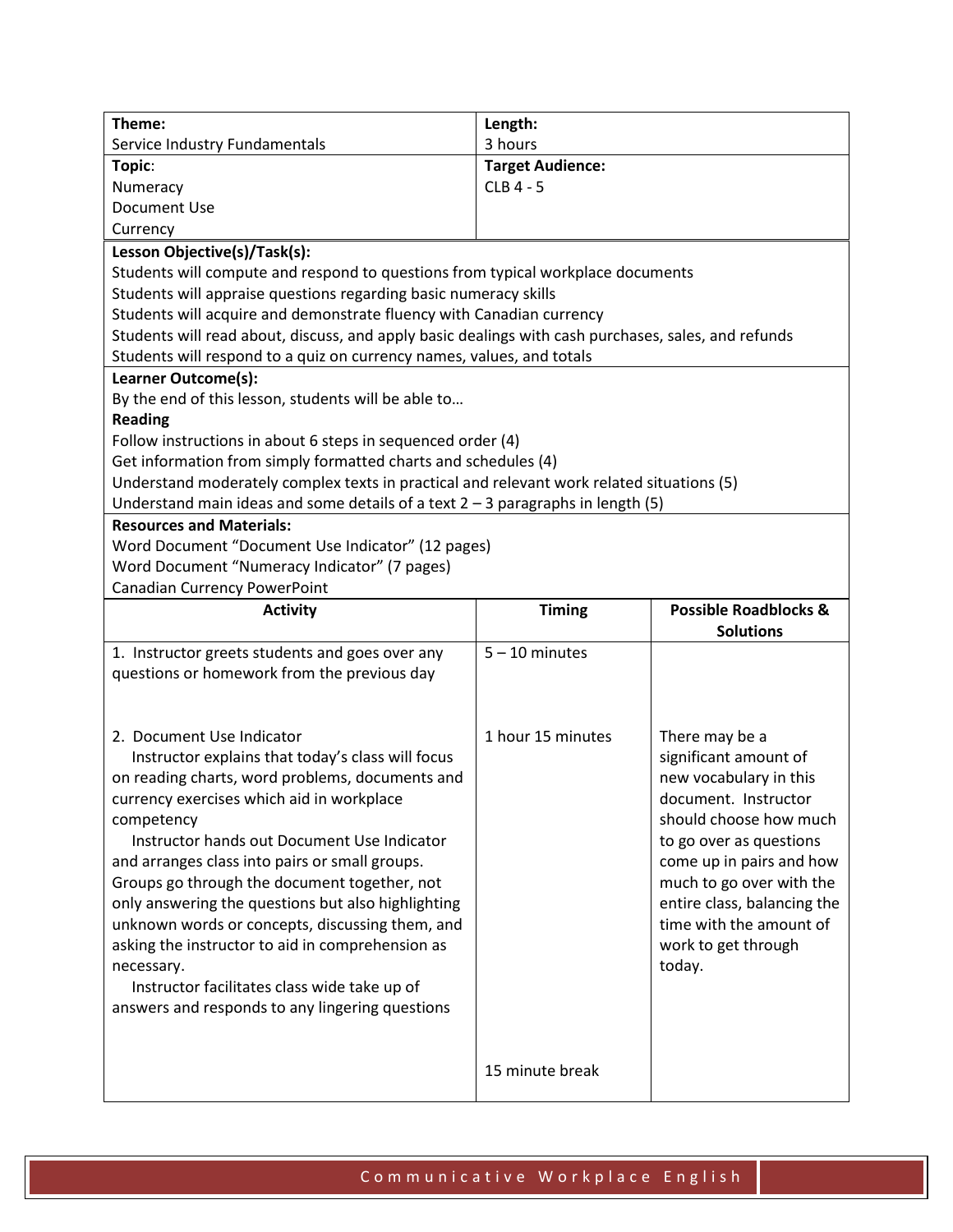| 3. Numeracy Indicator<br>Instructor hands out Numeracy Indicator and<br>arranges class into pairs or small groups.<br>Process for going through the Document Use<br>Indicator is repeated for this Indicator                                                                                                                                                                                                                                                                                                                                                                                    | 30 minutes |  |
|-------------------------------------------------------------------------------------------------------------------------------------------------------------------------------------------------------------------------------------------------------------------------------------------------------------------------------------------------------------------------------------------------------------------------------------------------------------------------------------------------------------------------------------------------------------------------------------------------|------------|--|
| 4. Canadian Currency PowerPoint<br>Instructor uses the Canadian Currency<br>PowerPoint to teach students the names and<br>values of Canadian bills and coins and to introduce<br>and practice giving change and dealing with cash<br>payments without pennies (rounding to the<br>nearest 5). Includes coin and bill quizzes.                                                                                                                                                                                                                                                                   | 40 minutes |  |
| 5. Instructor goes over homework                                                                                                                                                                                                                                                                                                                                                                                                                                                                                                                                                                | 5 minutes  |  |
| <b>Homework</b><br>Review concepts and terms studied this week<br>Review all idioms learned so far from the<br><b>Business Idioms Package</b>                                                                                                                                                                                                                                                                                                                                                                                                                                                   |            |  |
| Notes:                                                                                                                                                                                                                                                                                                                                                                                                                                                                                                                                                                                          |            |  |
| <b>Answers to Currency At Work</b><br>1) No. They have given you \$20.55. They owe you \$2.05<br>2) Yes. You owe them \$.20<br>3) Yes. You can give their loonie back to them as you owe them \$1.00, because we no longer use<br>pennies.<br><b>Answers to The Penny</b><br>1) \$1.90<br>2) \$7.50<br>3)\$27.50<br>4) \$3.45<br>5) \$1.15<br>6) \$33.45<br><b>Answers to Quick Quiz</b><br>1) Quarter<br>2) Penny<br>3) Loonie<br>4) Dime<br>5) Toonie<br>6) Nickel<br>Answers to What is the Total Value of this Cash?<br>1) \$15.85<br>2) \$42.15<br>3) \$153.90<br>4) \$75.75<br>5) \$17.45 |            |  |

Communicative Workplace English